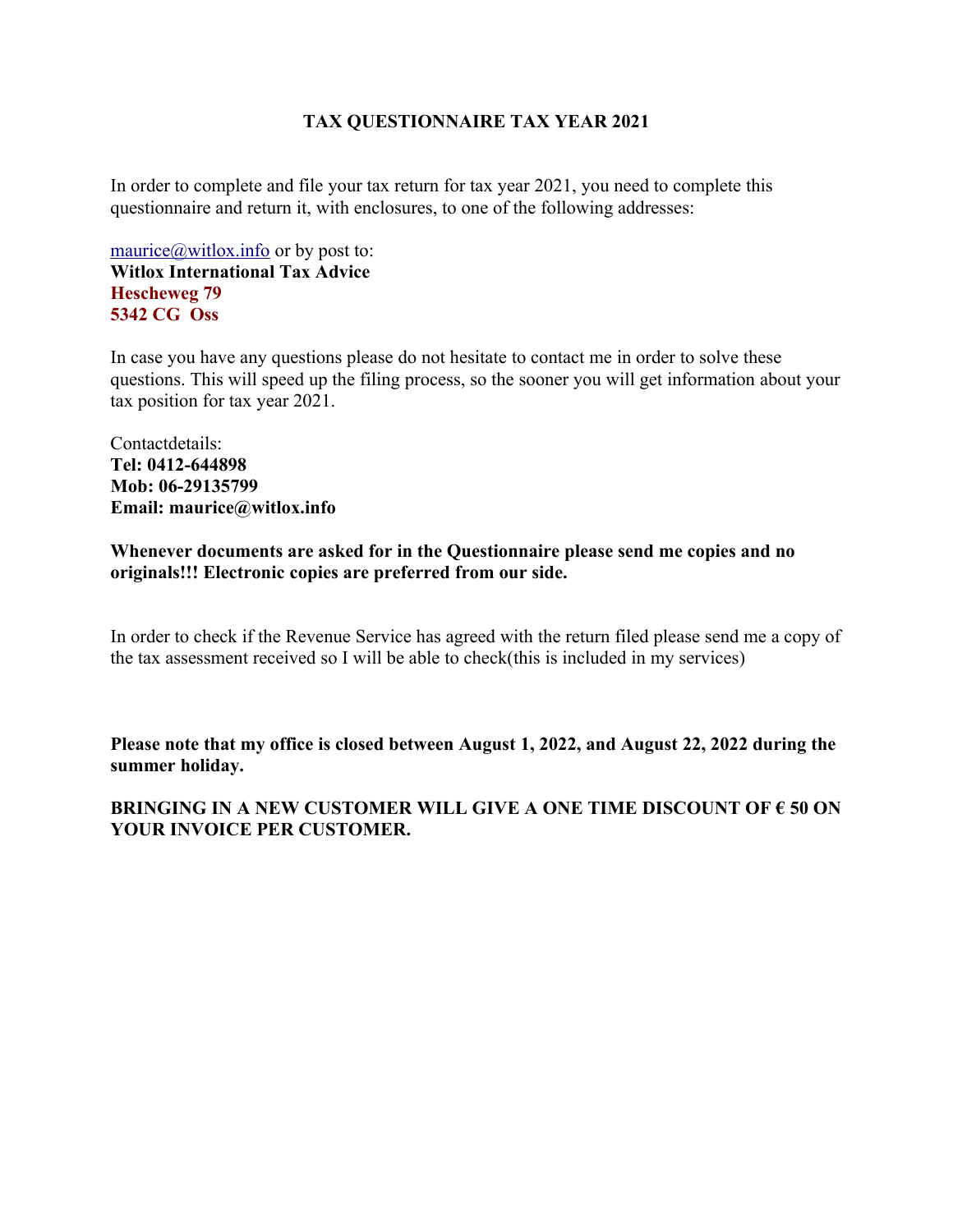Please answer all relevant questions. In case a question is not applicable to you fill out NA.

- Name:

- Nationality:
- Day of birth:
- Address on 01-01-21:
- Address on 31-12-21:
- Current address:

- Phone: Email:

- Married (yes/no) or living together (yes/no) When married/living together: partners' name: BSNnumber: Date of birth: Joined household/married since

Living on the same address: yes/no

- If not please give address spouse or partner:

The following questions are about your income and any deductible elements thereon. Please enclose copies of statements when requested:

- Enclose copies of income statements from your employer(s) concerning tax year 2021. Also enclose income statements from your spouse his/her income statements, if applicable;
- Distance from home to work in case **travelling by public transportation** <u>km</u>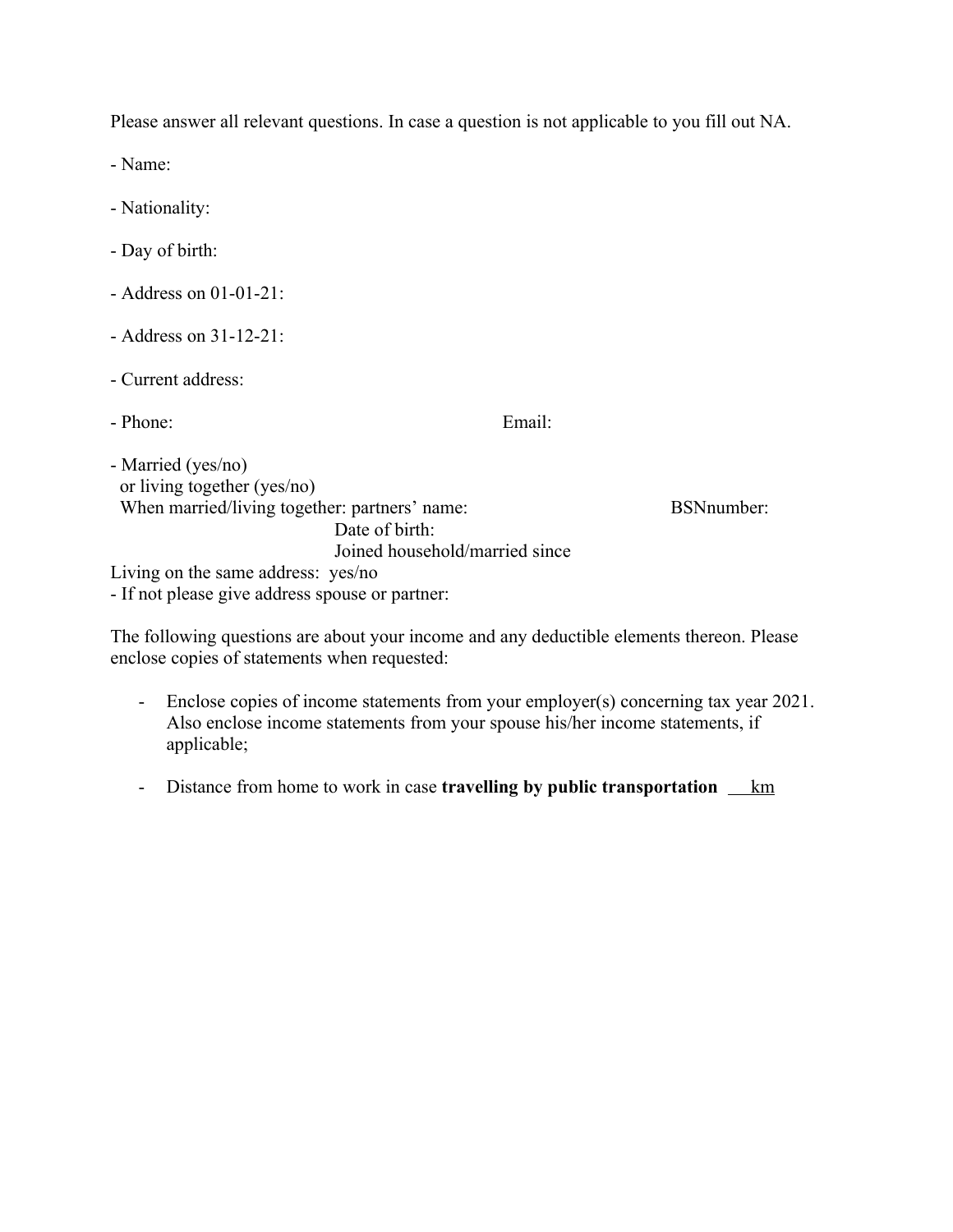- Do you own a house in The Netherlands? Yes/no If yes please provide me with the following:
	- WOZ value of the house (please enclose a copy of the real estate tax bill received from city hall beginning of 2021, with the value of 1-1-20);
	- Amount of interest paid on the mortgage (please enclose a copy of the overview received from the bank);
	- In case the house was bought in 2021, I need the following:
		- Copy of the notary bill;
		- Copy of the invoice for valuation;
		- Any other relevant documents except mortgage deed;
- Medical expenses are deductible in case they exceed 1.65% of the combined income of you and your partner. For income over  $\epsilon$  41,107 the threshold is 5,75% of the combined income. If so please enclose the following:
	- Copies of bills;
	- Copies of amounts reimbursed by the insurance company;

(I will be able to check which item is deductible and which one isn't)

- Expenses paid for an education; In case you incurred these expenses, enclose the following copies of documents:
	- Bills for materials bought and tuition;
	- Overview of reimbursements from employer;
- Gifts made to charity are deductible in case they exceed 1% of your taxable income with a maximum of 10% of the same taxable income. In case you make a gift based on an annuity there are no limits. If you meet the threshold, please enclose copies of gifts made;
- Premium paid into a Dutch life annuity(pension plan). If made please enclose prove of the payments made. These payments are deductible within certain limits.
- Alimony payments made to a former spouse are tax deductible. Amounts paid to support children still living with the former spouse aren't. Enclose copies of the payments made, plus name and address of former spouse;
- A second home in The Netherlands is taxable. To calculate the tax thereon I need to have the so-called WOZ value of the house and the year-end balance of the mortgage thereon;
- Interest paid for a mortgage on a former home is tax deductible for the first two years the house is for sale. If so please enclose copies of the interest paid and the address of the house. This is also the case with regard to a foreign former home. In case a house is bought in a foreign country that is going to be the new residence within two years, the interest paid on a mortgage is also tax deductible;